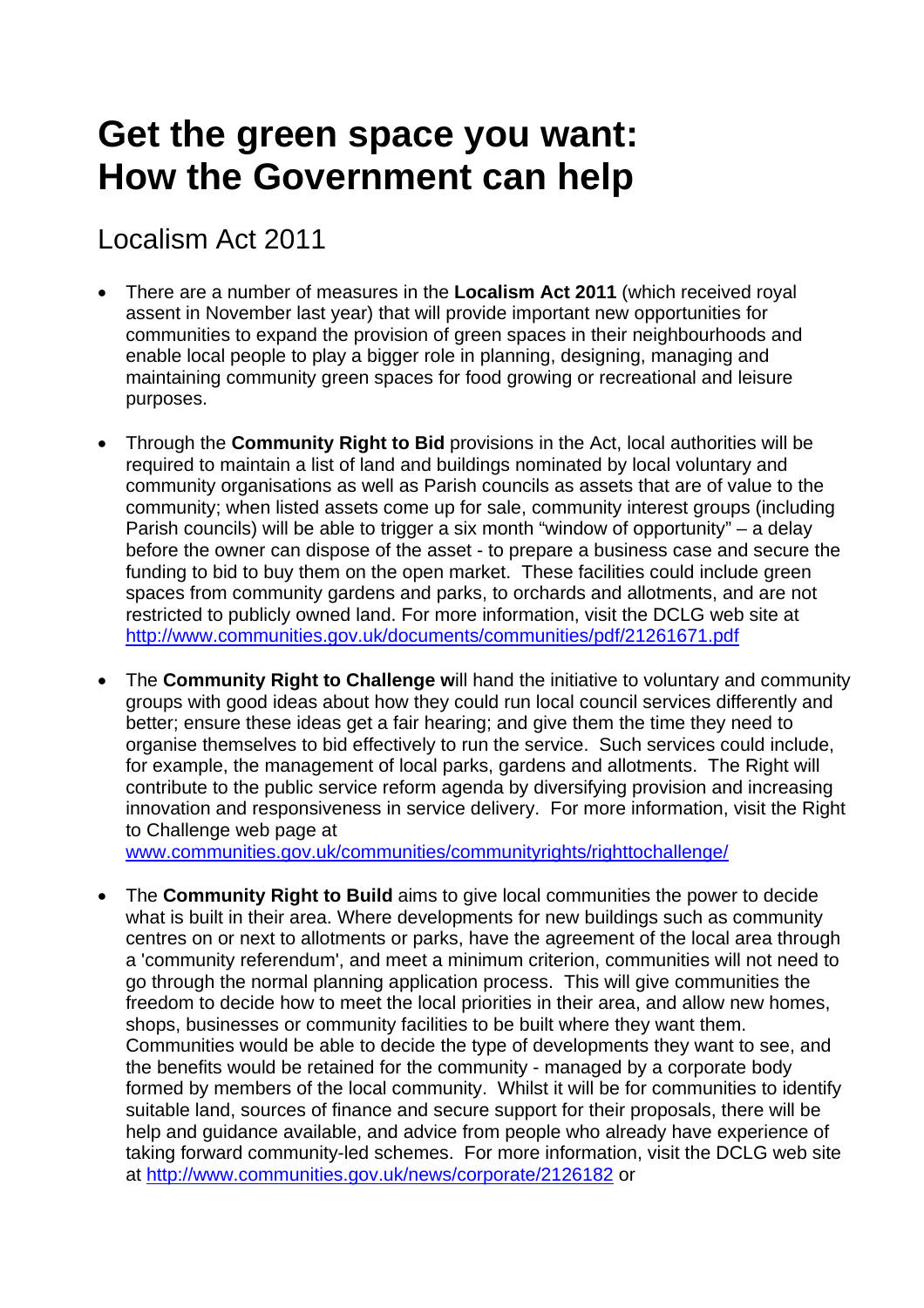- To ensure that communities can effectively utilise the Community Rights contained in the Localism Act 2011, a package of support was made available from July to help groups who want to use the new rights. This includes the provision of information, tailored advice, guidance and funding to help community groups navigate and exercise the rights. Further details can be found at: [http://www.mycommunityrights.com](http://www.mycommunityrights.com/) and <http://communityrights.communities.gov.uk/>
- **Neighbourhood Planning provisions** in the Act provide communities with a means to boost the amount of space for food growing or leisure and recreational activities with powers to protect existing green spaces and identify other land that could be used for the community. A referendum at the end of the process ensures communities have the final say on whether a neighbourhood development plan or development order comes into force in their area. For more information about how Neighbourhood planning will work, visit the DCLG web site at

<http://www.communities.gov.uk/news/corporate/2126182>or <http://communityrights.communities.gov.uk/>

## Other measures for expansion/protection of green spaces

• The **Community Right to Reclaim Land** will help communities to improve their local area by making information about land owned by public bodies more easily available and help to ensure that under-used or unused land owned by public bodies and some other organisations is brought back into beneficial use. An announcement was made on 5 October 2011, along with the launch of the Community Right to Reclaim Land web page (<http://www.communities.gov.uk/housing/housingsupply/righttoreclaim/>) A demonstrator map provides citizens with information about publicly owned land and buildings in their local area and can be found at [http://publicasset.communities.gov.uk/.](http://publicasset.communities.gov.uk/) Under this improved system for requesting the sale of land through the Public Request to Order Disposal, anyone can send a request to the Secretary of State setting out why they think land or property covered by the Request process is under-used or vacant and why it should be disposed of to enable it to be brought back into use.

A statutory instrument laid on 8 June 2011 adds the Greater London Authority, Transport for London and the British Transport Police to the list of bodies (commonly called Schedule 16), whose land can be the subject of a Request. And the Department will make use of existing legislation to treat any Requests regarding Homes and Communities Agency land in the same way. In addition, DCLG are also seeking to agree a protocol with various public bodies and others that, for whatever reason, cannot be included in Schedule 16. The protocols will be voluntary, but those signing them will commit to allowing their land and property to be treated in the same way as any other Request. This means that all major land-owning local government and many other bodies will be held to account.

• The Natural Environment White Paper published in June 2011 sets out a number of measures that the Government is taking to protect our natural environment and promote green spaces, including a **new Local Green Space designation** (for more information on this new designation see the National Planning Policy Framework below). Further